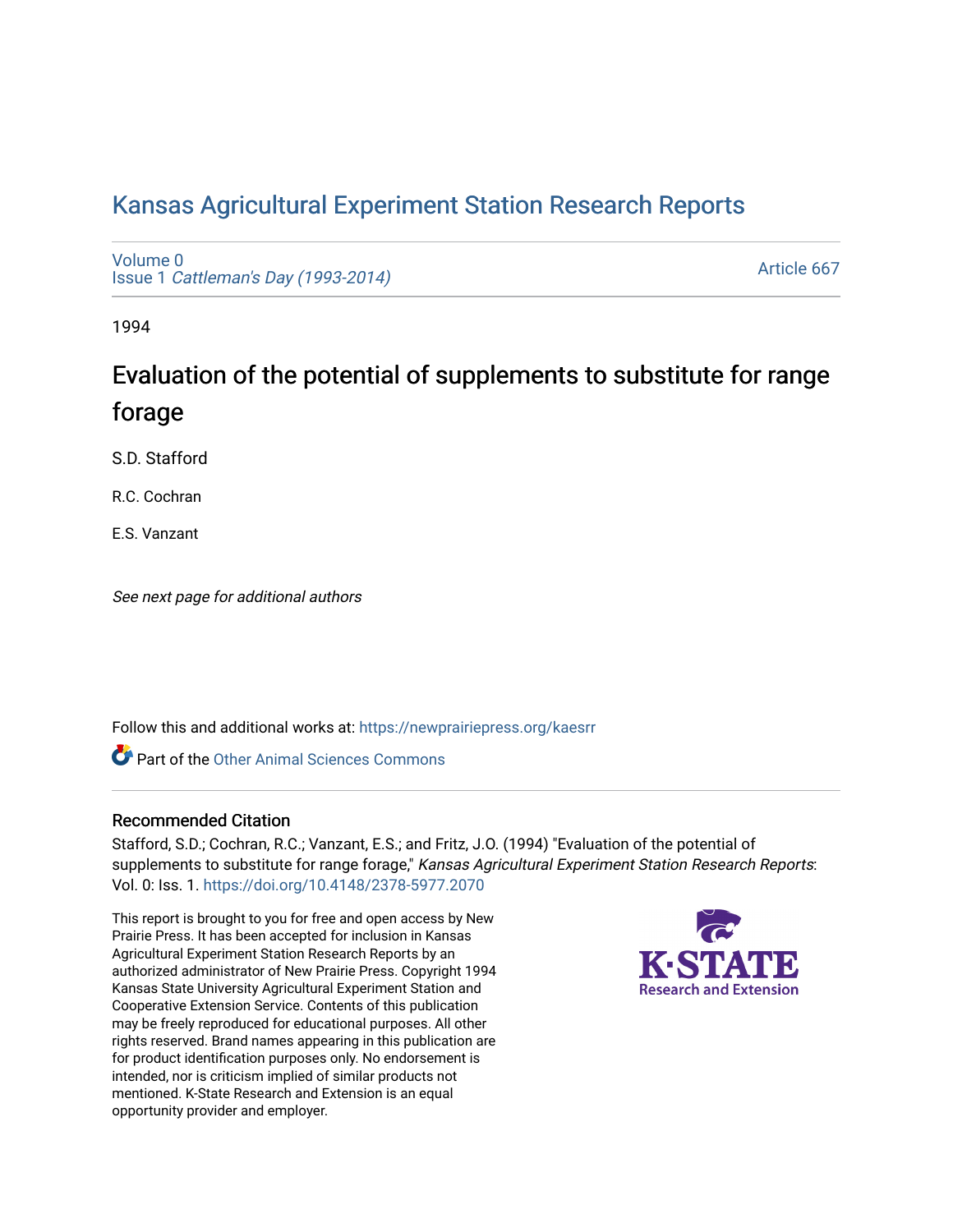## Evaluation of the potential of supplements to substitute for range forage

### **Abstract**

Thirteen, ruminally fistulated, Angus x Hereford, yearling steers were used to evaluate the effect of feeding different types and amounts of supplements on t h e likelihood of observing a substitution of supplement for range forage. Steers had ad libitum access to low-quality range forage and were fed a supplement comprised of sorghum grain (SG) and soybean meal (SBM ) that contained 18% CP (SG/SBM 18%), a SG/SBM supplement that contained 36% CP (SG/SBM 36%), long-stem alfalfa hay (18% CP), or alfalfa-pellets (18% CP) in amounts that provided .05, .10, and .15 % BW o f CP/day. In general, supplementation increase d the intake and digestibility of low-quality range forage. No substitution effect was observed for the SG/SBM 36% supplement or the alfalfa pellets. However, the SG/SBM 18% supplement did substitute for forage at the high level of supplementation. A similar trend appeared to exist for the long-stem alfalfa hay.

## Keywords

Cattlemen's Day, 1994; Kansas Agricultural Experiment Station contribution; no. 94-373-S; Report of progress (Kansas State University. Agricultural Experiment Station and Cooperative Extension Service); 704; Beef; Supplementation; Alfalfa; Range forage; Pellets

#### Creative Commons License



This work is licensed under a [Creative Commons Attribution 4.0 License](https://creativecommons.org/licenses/by/4.0/).

#### Authors

S.D. Stafford, R.C. Cochran, E.S. Vanzant, and J.O. Fritz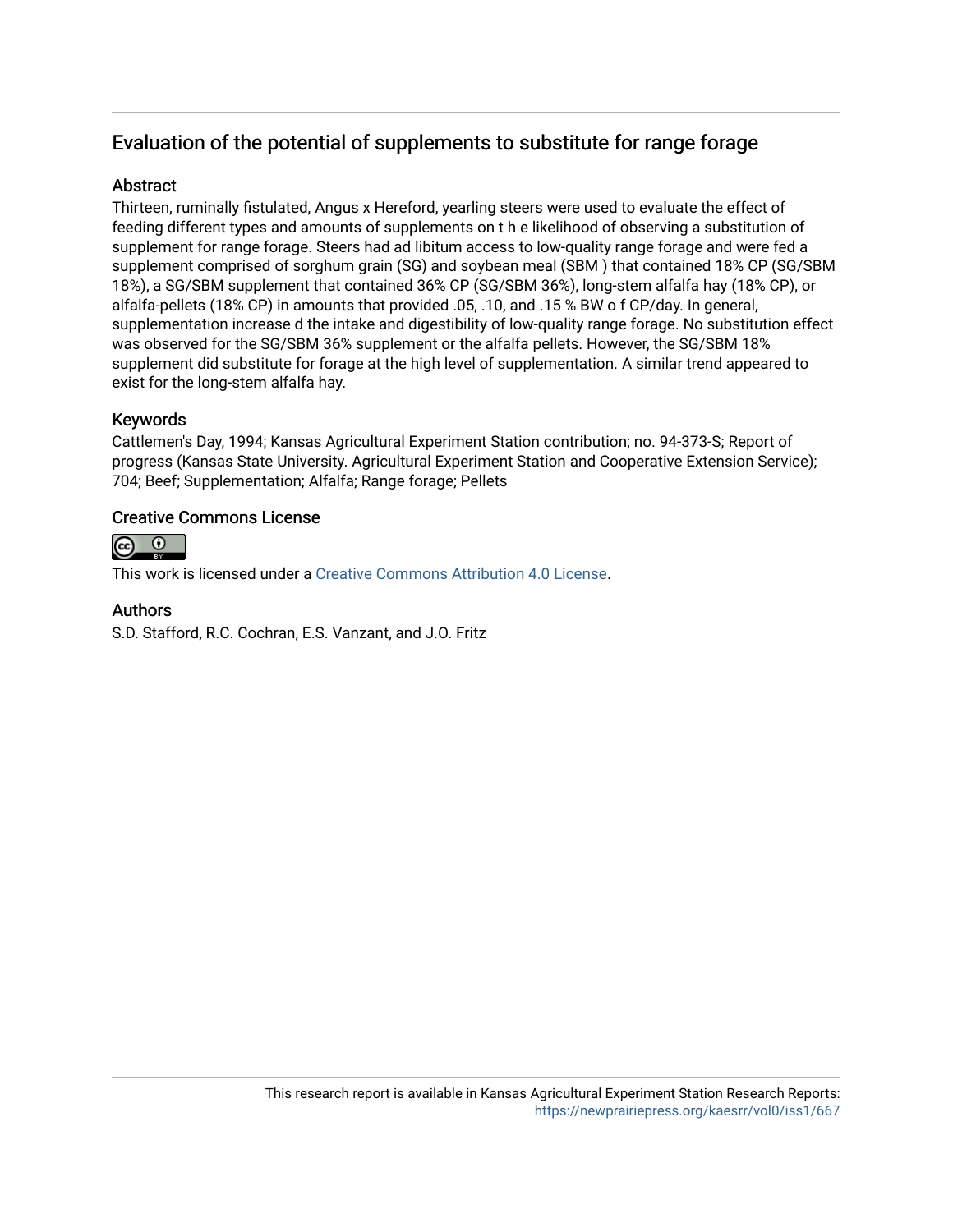#### **EVALUATION OF THE POTENTIAL OF SUPPLEMENTS TO SUBSTITUTE FOR RANGE FORAGE 1**

*S. D. Stafford, R. C. Cochran, E. S. Vanzan t<sup>2</sup>, and J. O. Fritz*<sup>3</sup>

#### **Summary**

Thirteen, ruminally fistulated, Angus  $\times$ Hereford, yearling steers were used to evaluate the effect of feeding different types and amounts of supplements on t h e likelihood of observing a substitution of supplement for range forage. Steers had ad libitum access to low-quality range forage and were fed a supplement comprised of sorgh um grain (SG) and soybean meal (SBM ) that contained 18% CP (SG/SBM 18%), a SG/SBM supplement that contained 36% CP (SG/SBM 36%), long-stem alfalfa hay (18% CP), or alfalfapellets (18% CP) in amounts that provided .05, .10, and .15 % BW o f CP/day. In general, supplementation increase d the intake and digestibility of low-quality range forage. No substitution effect was observed for the SG/SBM 36% supplement or the alfalfa pellets. However, the SG/SBM 18% supplement did substitute for forage at the high level of supplementation. A similar trend appeared to exist for the long-stem alfalfa hay.

(Key Words: Supplementation, Alfalfa, Range Forage, Pellets.)

#### **Introduction**

Providing supplements with moderate to high protein content has been shown to be beneficial for beef cows maintained on dormant, native range. Increased intake of range forage by supplemented cattle compared with nonsupplemented cattle is a major factor contributing to the positive effect of such supplements. However, the likelihood that a supplement substitutes for range forage increases as the amount of supplement fed increases. Furthermore, the amount required to elicit substitution effects may vary for supplements with different phys i cal properties and (or) with different effects on digestive physiology. Therefore, our objective was to observe the influence of varied types and amounts of supplements on the likelihood that supplement will substitute for forage. In addition, associated effects on digestion and fill were monitored.

#### **Experimental Procedures**

Thirteen ruminally fistulated Angus  $\times$ Hereford steers (av g initial wt  $= 574$  lb) were used in an incomplete Latin square with 13 treatments and four periods. Steers were maintained in individual tie stalls and fed dormant, bluestem-range forage  $(CP \sim 2\%)$ once daily at 130% of their previous 5-day average intake. Treatments were arranged as a  $3 \times 4$  factorial plus a negative control treatment. Steers on the negative control treatment were unsupplemented. The first factor, amount of supplement, was designed so that steers received a daily amount of each supplement providing .05, .10, or .15 % body weight (BW) as crude protein (CP). The second factor, supplement type, was set such

<sup>&</sup>lt;sup>1</sup>The authors express their appreciation to Gary Ritter, Wayne Adolph, Gary Breault, and Mike Scheffel for their invaluable assistance in conducting this experiment.

<sup>&</sup>lt;sup>2</sup>Fort Hays Branch Experiment Station, Hays, KS.

<sup>&</sup>lt;sup>3</sup>Department of Agronomy.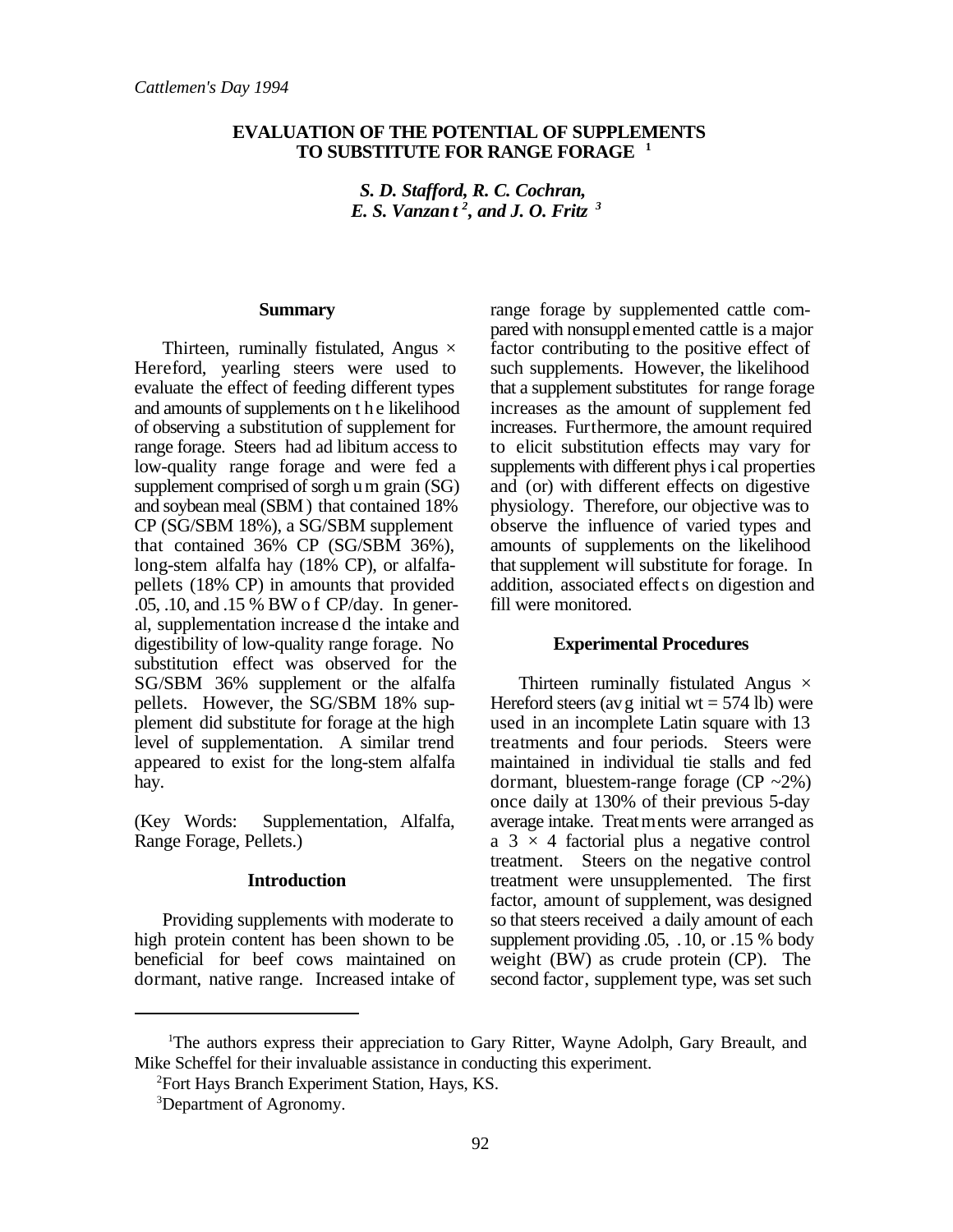that each of four supplements was fed within each supplementation level . The supplements were: 1) a sorghum grain (SG) and soybean meal (SBM) mixture that contained 18% CP (SG/SBM 18%); 2) a SG/SBM mixture that contained 36% CP (SG/SBM 36%); 3) longstem alfalfa hay (LSAH); 4) alfalfa pellets (AP). The LSAH and AP were from the same source. The pellets were made by grinding through a 3/16" screen and pressing into a 1/4" pellet. The CP concentrations of the LSAH and AP were approximately the same as that of the SG/SBM 18%. Because the supplement amount was se t relative to the amount of protein provided per unit of BW and because the SG/SBM 36% supplement contained twice the CP as the other supplements, the amount of supplement dry matter (DM) fed for the SG/SBM 36% supplement was half that for the other supplements. If expressed as the amount of DM fed per unit of BW, the SG/SBM 18%, LSAH, and AP supplements received approximately .28, .56, and .83 % BW daily, corresponding to 2.8, 5.6, and 8.3 lbs of supplemen t DM for a 1000 lb cow. Steers were adapted to each treatment for 16 days. Forage intake was measured during the 7-day period immediately following adaptation. Total fecal collections began 2 days after the beginning of intake measurements and ended 2 days after the last intake measurement. At the end of total fecal collection, total ruminal evacuations were performed (before feeding, 0 h, and 4 h after feeding) on each animal to determine ruminal fill.

#### **Results and Discussion**

Range forage intake increased linearly  $(P<.01)$  with increasing amounts of the SG/SBM 36% and AP (Table 1). In contrast, range forage intake for steers fed SG/SBM<br>18% increased up to the .10% 18% increased up to the .10% supplementation level and then declined when steers were fed the .15% level  $(P = .03)$ . This suggests that for every unit of additional supplement fed above the intermediate level, there was a decrease of .54 units of range forage. That is, for a 1000 lb cow, about .54 lb decrease in range forage intake would occur for each additional 1.0 lb of SG/SBM

18% DM fed above about 5.6 lbs. Although not statistically significan t ( $P = .37$ ), the trend for the LSAH group was s imilar. For LSAH, a decrease of .48 units of range forage occurred for each additional unit of LSAH fed above the intermediate level of supplementation. Similar substitution ratios have been observed for LSAH supplements in other research at Kansas State University. Because substitution wa s only partial in those treatments where it occurre d, total dry matter intake (DMI) increased for all treatments in response to increasing supplementation.

Dry matter digestibility (DMD) increased linearly (P<.01) with increasing levels all supplements. Provision of nitrogen and other microbial nutrient requirements, as well as higher digestibility for the supplement than the hay, were probably responsible for that increase. No difference was s een in DMD for the groups receiving concen trate supplements compared with those receiving alfalfa supplements; however, DMD was greater  $(P<.01)$ for the LSAH group than for the AP group. The larger, coarser particles in the LSAH likely would allow for longer ruminal retention time than for the AP, thus providing the opportunity for increased ruminal disappearance of DM. Because all supplement groups displayed increased (although variable) total DMI and DMD with increasing supplementation, the digestible DMI also increased  $(P<.01)$ . Thus, even in those cases where substitution occurred, overall nutrient input increased with increasing supplementation level.

Ruminal dry matter fill measured just before feeding (0 h) for the SG/SBM 18%, SG/SBM 36%, and LSAH groups decreased linearly ( $P \leq .07$ ) with increasing amount of supplement. The AP group tended  $(P = .11)$ to display the same trend. However, at 4 hours after feeding, ruminal DM fill remained fairly constant for the nonsupplemented group but increased substantially from the 0 hour measurement for most groups receiving supplement. Increases in ruminal fill, DMD, and possible increases in passage rate at least partially explain the ability of the supplemented steers to increase the intake of